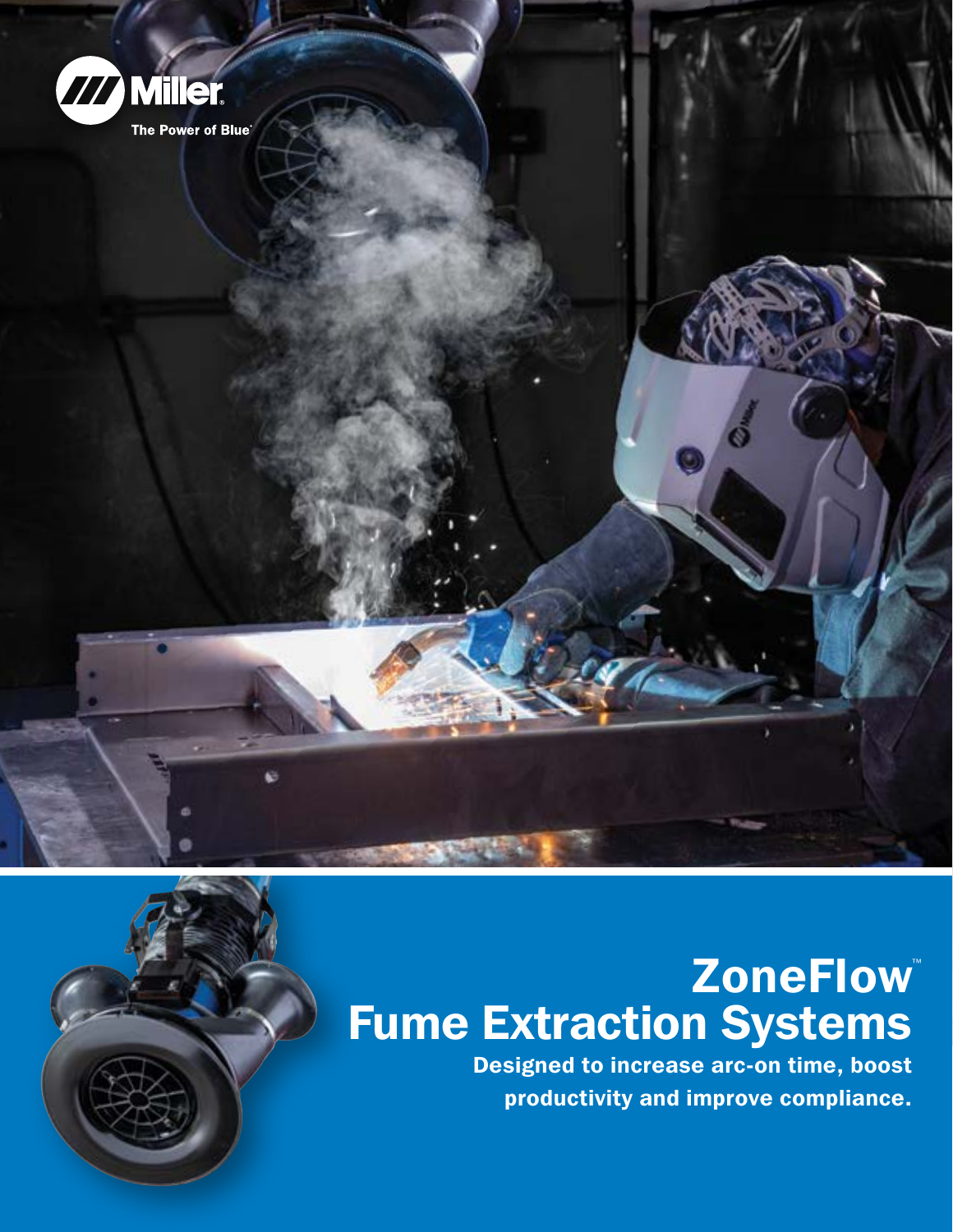### The Capture Zone Redefined

Stay in your zone with exclusive ZoneFlow™ Technology. Experience the benefits of a weld fume capture zone that's up to five feet from the arc compared to traditional systems requiring the hood placed within 12-18 inches from the arc for effective capture.

#### What does a capture zone that's three times larger mean to you?

- Operators can maintain an effective capture zone without having to constantly adjust the arm. They can focus on welding and stay comfortable without interruptions.
	- With a capture zone that's three times larger than a capture compliance. traditional systems, operators can significantly reduce interactions with the arm, increasing arc-on time – boosting productivity and efficiency.
- A 5-foot capture zone means operators don't need to constantly adjust the arm over their weld piece to maintain an effective capture zone, increasing user acceptance and fume capture. This makes it easier to maintain a clean environment, helping to
	- Your overall facility will stay cleaner, potentially reducing cleaning and maintenance costs.

Do you know that on average, weld operators spend only 20 percent of their time welding? The rest of their time is spent doing other non-welding tasks $4$ .



#### Watch ZoneFlow™ in action: [youtube.com/watch?v=0AexQ5r018M](https://www.youtube.com/watch?v=0AexQ5r018M)

ZoneFlow Technology is available on: FILTAIR® Capture 5, SWX and Centralized Fume Extraction Systems.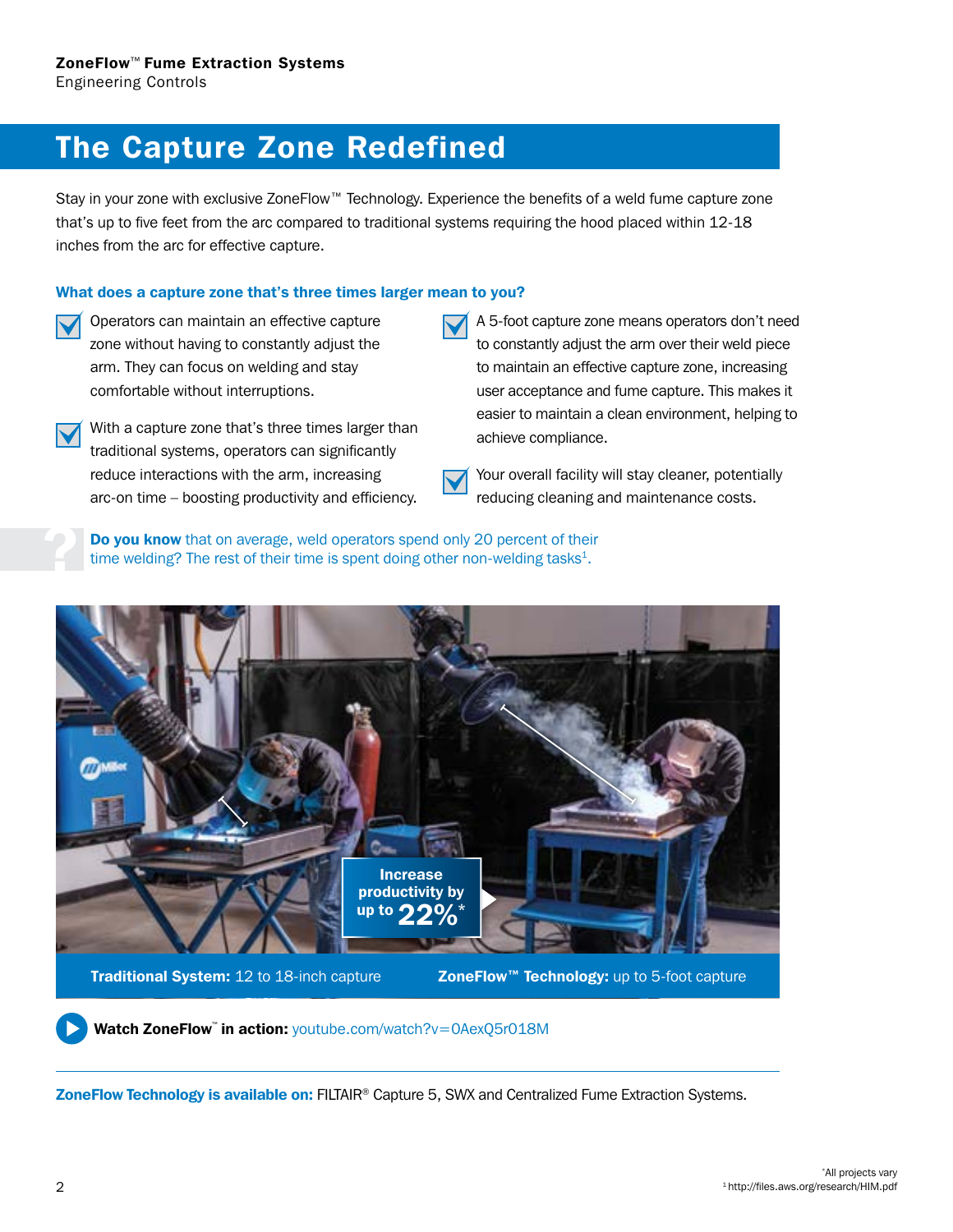# How Does ZoneFlow™ Work?

ZoneFlow is a patented airflow technology that creates an extraction zone where the air on the inside of the zone has lower pressure than the air on the outside. The air pressure difference causes weld fume to get funneled to the center of the extraction arm, maximizing the weld fume capture distance.



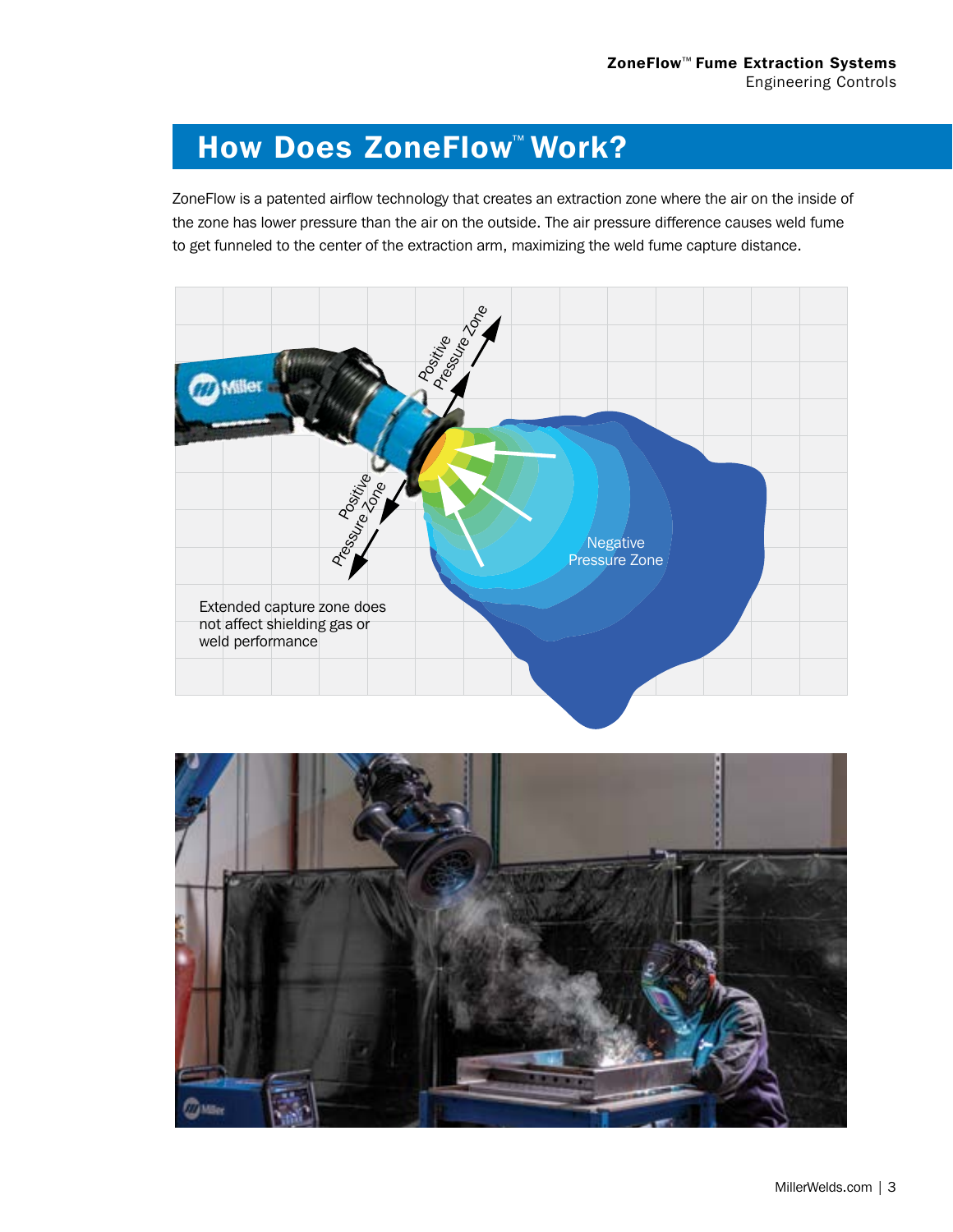## FILTAIR® Capture 5 Mobile Systems

Mobile floor systems are ideal for maintenance and repair operations, training centers, fabrication shops, and manufacturing facilities where mobility is important or overhead obstructions make them necessary.

Accu-Rated™ Airflow: 900 cfm Filter Media: 452 sq ft Sound Level: Approximately 77 dBA at 5 ft Net Weight: 660 lbs (with 12-ft arm) **Input Power:** 208/230 V, 1-phase, 60 Hz 460 V, 3-phase, 60 Hz

External Adjustments Less airflow resistance inside the arm gives you a stronger cfm

Metal Cabinet Design

Long-lasting durability even in the toughest environments

Large Rear Wheels Easy movement from one work area to another

Tool-Free Adjustments All adjustments can quickly be made by hand, increasing arc-on time

#### Self-Cleaning Filter

Automatic pulse cleaning cycle cleans the filter from the inside out when machine is turned off, extending filter life

> Lockable Swivel Caster Wheels System stays where you want it, even during arm movements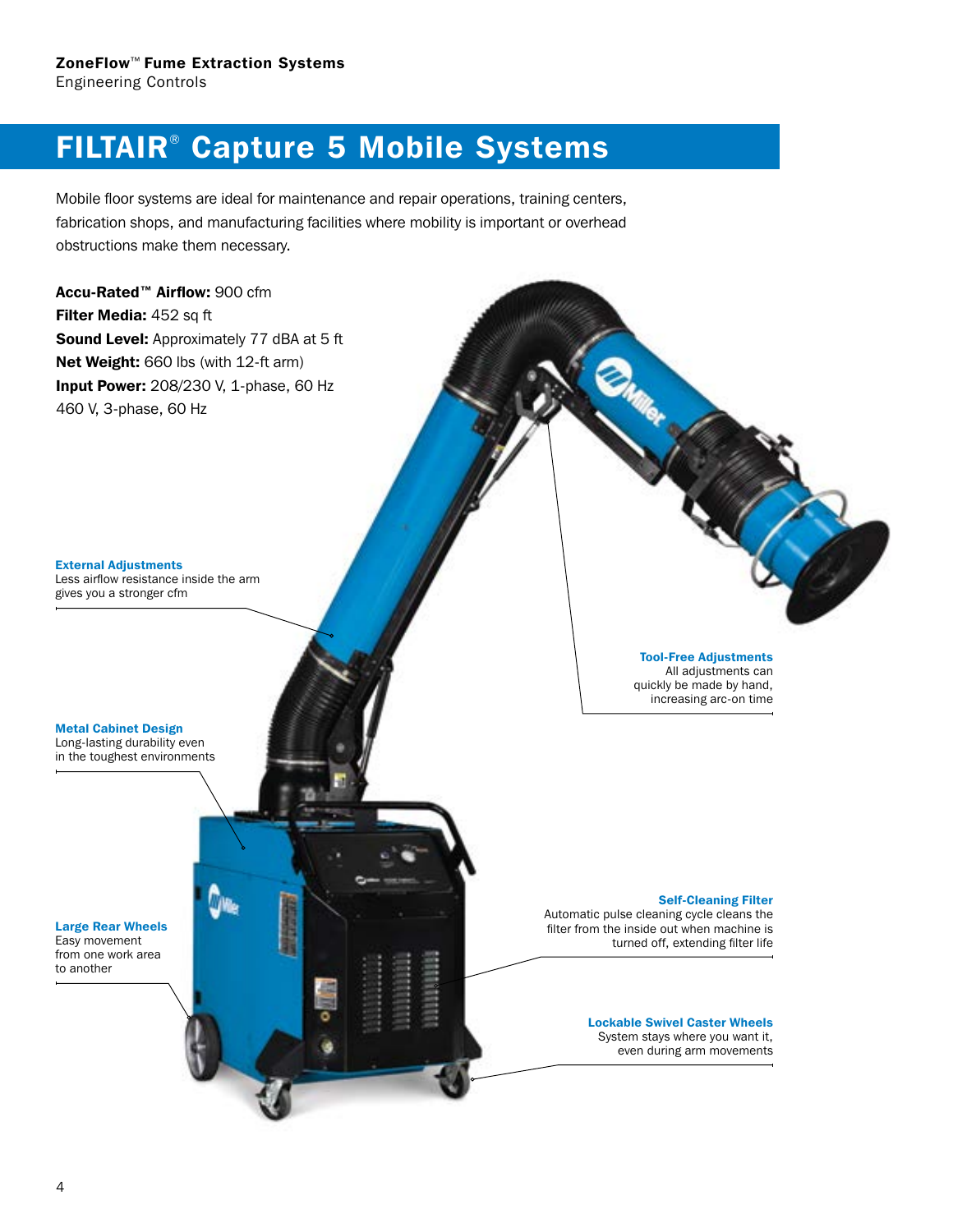### FILTAIR® SWX Stationary Systems

Stationary systems are ideal for schools, training facilities, fabrication shops, and manufacturing facilities where floor space is limited and welding stations are fixed. Wall-mounted systems are available with dual arms to expand welding operations.

Accu-Rated™ Airflow: 875 cfm Filter Media: 490 sq ft Sound Level: Approximately 75 dBA at 5 ft Net Weight: 130-195 lbs Blower Motor Input Power: 115 V, 1-phase, 60 Hz at approximately 11.9 A Miller ZoneFlow<sup>™</sup> Input Power: 115 V, 1-phase, 60 Hz at approximately 12 A Self-Cleaning Filter Model Automatic pulse cleaning cycle cleans the filter from the inside out when machine is turned off, extending filter life Wall- or Column-Mount Frees up floor space and eliminates cord hazards360-Degree Rotation Unlimited hood positioning for optimum capture at any angle High-Performance Fan 1,200 cfm at the blower and minimum 875 Accu-Rated™ cfm

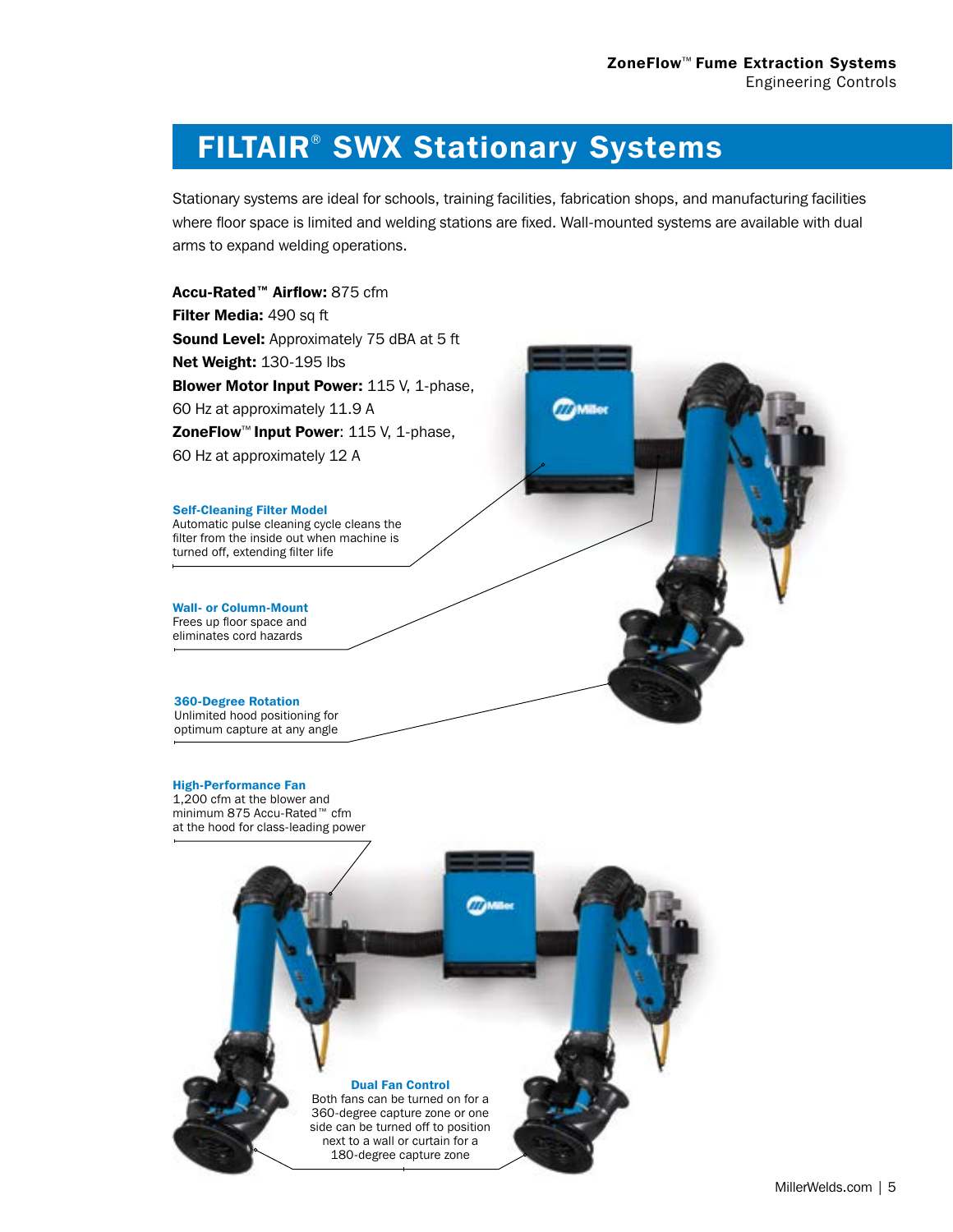## FILTAIR® Centralized Systems

Miller® Centralized systems are designed for multiple capture sources, making them ideal for automated welding cells, training facilities, fabrication shops, and manufacturing facilities. They are customized for your facility and can be mounted indoor or outdoor. Outdoor models are wind and seismic rated and include a remote-mounted control box with an optional weather hood.

Nominal Airflow: 2,000-10,500 cfm1 Filter Media:  $588-1,764$  sq ft<sup>1</sup> Sound Level: Approximately 72-75 dBA<sup>1</sup> at 5 ft Net Weight: 1,600-3,900 lbs<sup>1</sup> Input Power: 230, 460 or 575 V, 3-phase, 60 Hz

Steel Structure Durable steel enclosure compliant with IBC1006 resists

rust and abrasions

24 VDC Motor Start/ Stop Feedback Relay An external signal to automate the remote start of the collector fan from other equipment

#### Integrated

Electronic Controls Control panel manages all collector functions, including the fan, filter differential, and the pulse cleaning system

Smaller Footprint Up to 65% smaller than traditional systems to free up floor space

Quieter Operation Up to 75% quieter with integrated silencer housing that minimizes fan and motor noise for a safer work environment

> Easy to Service Convenient access to filter packs for tool-free removal and installation

Self-Cleaning Filter Automatic pulse cleaning cycle cleans the filter from the inside out when machine is turned off, extending filter life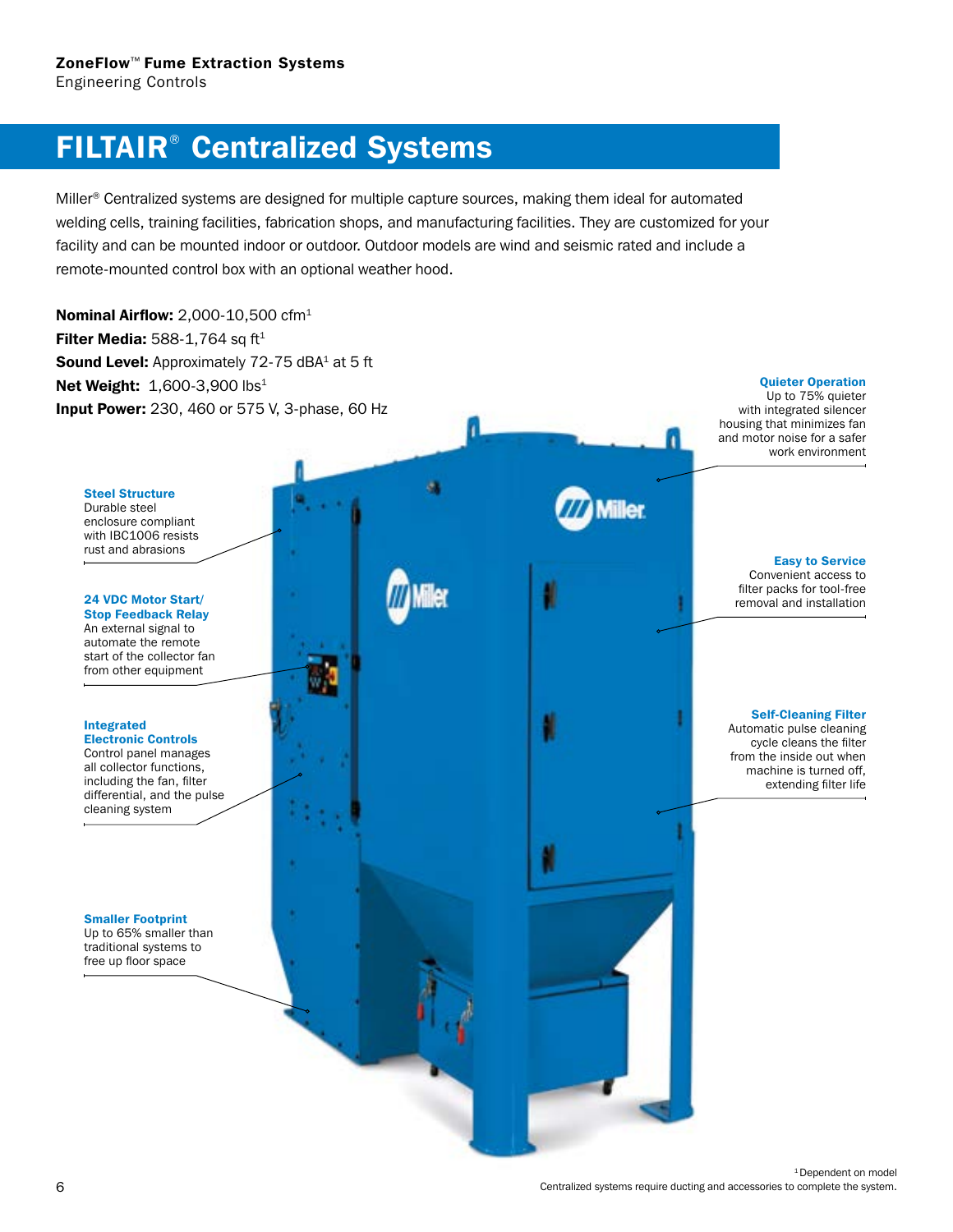# OSHA Hierarchy of Controls & Engineering Controls

Miller® is your single source solution to help you achieve weld fume compliance, with products that fulfill each tier of OSHA's Hierarchy of Controls.

When determining an action plan, start at the top and work your way down OSHA's Hierarchy of Controls – selecting the controls that are the most feasible, effective and permanent for your workplace. It may be necessary to implement multiple solutions to achieve the desired results.

Following OSHA's recommendations, the second most effective level of control requires controlling the hazard<sup>1</sup> through a physical change to the workplace or a change in the design of equipment, such as increased ventilation. Miller's complete line of innovative fume extraction systems provide solutions for any welding environment.

Examples of engineering controls include automated welding, which encloses the process and uses an extraction system to remove the particulate. General ventilation and source capture are two additional methods, with source capture being the preferred method because of its ability to capture and remove particulates at the source.

New source capture technologies like ZoneFlow™ create a larger capture area – keeping environments cleaner and improving productivity through fewer arm interactions – so operators can focus on welding.

Process Modification / Substitution

#### Engineering Controls

Work Practice Controls

Personal Protective Equipment



<sup>1</sup> <https://www.osha.gov/shpguidelines/hazard-prevention.html> Have a certified industrial hygienist test the air in your facility to determine equipment requirements and ensure adequate protection from particulates.